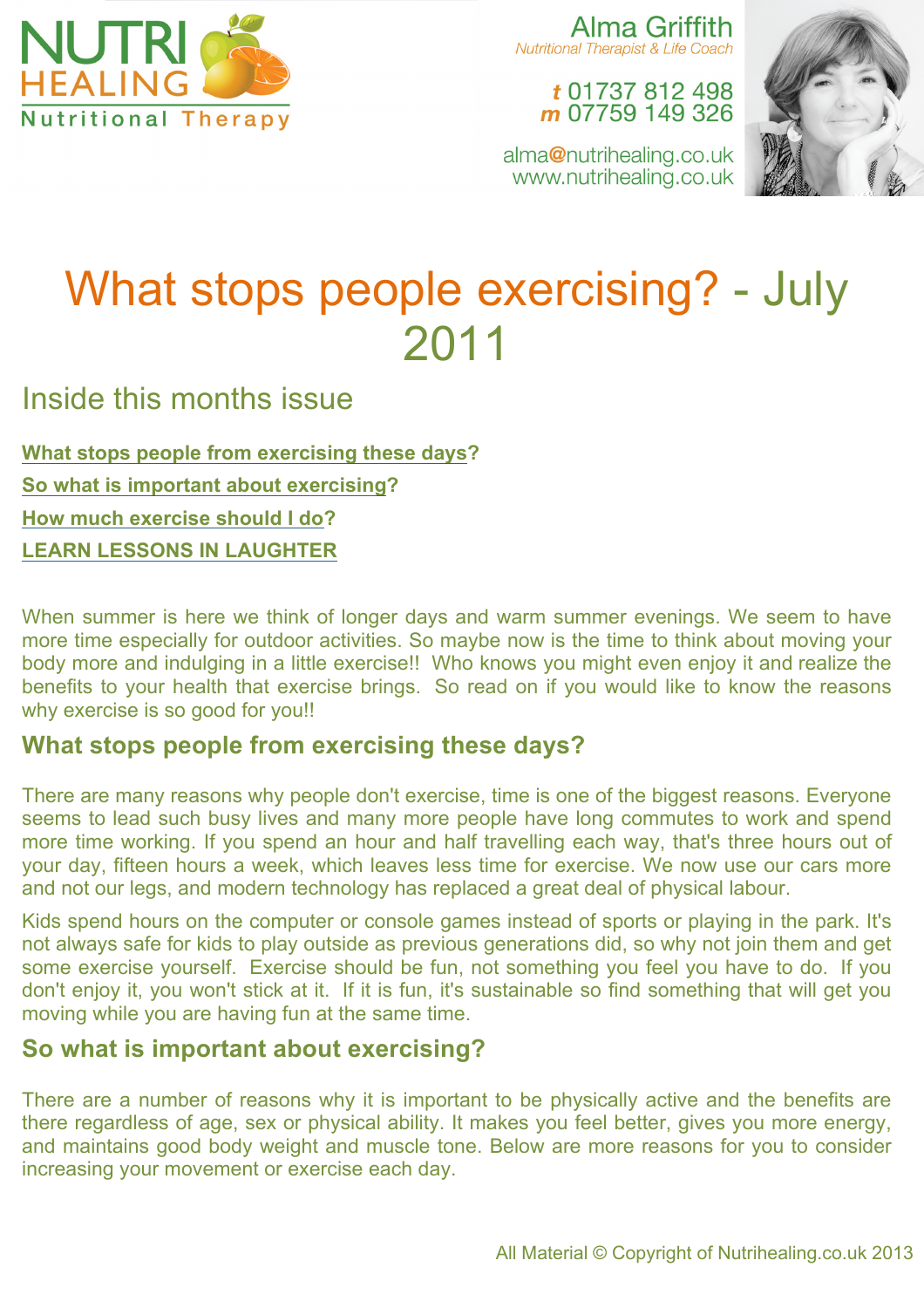#### **Improves Quality of Life**

Once you start to exercise daily, you will discover how important it is in reducing stress by relieving any frustrations and anger. It can improve your sleeping pattern: A good night's sleep can improve your concentration; productivity and mood, so physical activity is sometimes the key to better sleep. Regular physical activity can help you fall asleep faster and deepen your sleep. It can keep you looking and feeling younger throughout your life.

#### **Helps Prevent Diseases**

Our bodies were meant to move, before we had cars, we used to use our legs and walk more. Before computers we used to move around the office more and interact with our colleagues more. Regular exercise is necessary for physical fitness and good health. It helps reduce the risk of heart disease, cancer, high blood pressure, diabetes and other diseases. It can improve your appearance and delay the aging process.

#### **Healthier skin**

Exercise increases circulation, bringing blood flow to the skin surface, carrying nutrients and flushing away toxins. Your skin looks younger, has a glow and is healthier.

#### **Increase our sex drive**

Are you too tired to have sex, or feeling physically unattractive to enjoy sex? It is thought that regular physical activity can leave you feeling energized and looking better, which could have a positive effect on your sex life!!

#### **Increase metabolism**

Exercise is also a key to weight control because it burns calories. If you burn off more calories than you take in, you lose weight.

#### **Improves Stamina, muscle tone**

When you exercise, your body uses energy (calories) to keep going. Aerobic exercise involves continuous and rhythmic physical motion, such as walking and bicycling. It improves your stamina by training your body to become more efficient and use less energy for the same amount of work. As your conditioning level improves, your heart rate and breathing rate return to resting levels much sooner from strenuous activity. With resistance training this will develops your muscles, bones and ligaments for increased strength and endurance. Your posture can be improved, and your muscles become more firm and toned. Also may help to prevent osteoporosis.